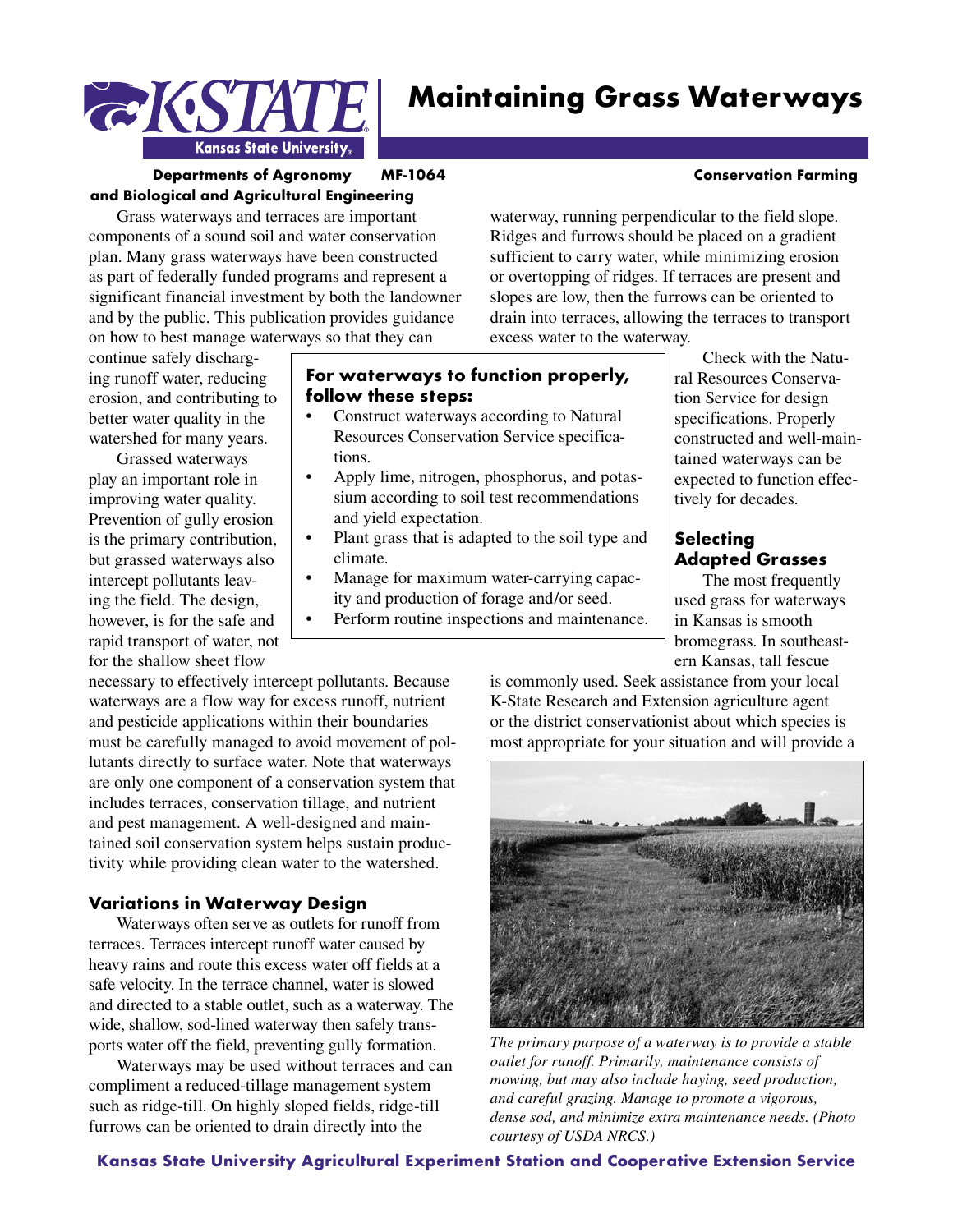stable cover for the waterway. Smooth bromegrass can be established quickly and has a dense, fibrous root system that resists erosion. Native species, once established, provide excellent cover although more time is required for native grass to develop into a dense sod.

#### **Fertilization and Liming of Waterways**

The primary purpose of a good fertilization program is to ensure that waterway grasses grow vigorously and maintain a dense, tough, non-erodible sod. Soil testing is an integral part of establishing waterways. Soils should be limed and fertilized according to soil test recommendations. In areas where the subsoil is exposed during construction, a onetime application of manure is a good way to build organic matter and provide nutrients. Any amendments should be well incorporated before seeding. Once established, waterways require annual maintenance. For stand maintenance of cool season grasses, an annual application of 30 to 40 pounds of nitrogen per acre is recommended. Nitrogen should be applied between late November and mid-March. Higher nitrogen rates will be necessary when managed for hay or seed production.

If seed production is desired, nitrogen fertilizer should be applied before soil freezing in November or December. On soils low in phosphorus (P) or potassium (K), an application of these nutrients, according to soil test recommendations, should be included. Soil tests should be conducted every 3 to 4 years on established waterways to monitor soil pH, P, and K levels. Needed phosphorus and potassium can be applied at the same time as nitrogen fertilization. If lime is needed on established waterways, apply no more than 2,000 pounds ECC/a (effective calcium carbonate per acre).

#### **Routine Inspections and Maintenance**

Waterways should be inspected at least annually and, if possible, after each heavy rain. When problems develop, perform needed maintenance promptly to prevent additional, costly damage to the waterway. Abuse and neglect are the most common causes of waterway failure. Common maintenance problems include weeds and brush, eroded spots, sediment deposits, bare spots, and insufficient grass stands. Maintenance activities may be needed more frequently when the waterway handles a large volume of water or is on a steep slope.

A vigorous grass stand, routine mowing, and a well-balanced fertilization program will help the grass compete with weeds and brush. Weeds and brush also can be controlled by cutting, grazing, or herbicide use. The current issue of the K-State Research and Extension bulletin *Chemical Weed Control for Field Crops, Pastures, Rangeland, and Non-cropland* (issued annually) has recommendations on herbicide use. Avoid herbicides with a high potential for runoff. Herbicides used on adjacent cropland may harm grass stands when transported in runoff water or attached to sediment. Damage also can occur when the sprayer is not turned off while crossing waterways.

Waterway maintenance includes mowing. Timely mowing provides an even growth of grass in the spring and minimizes sediment buildup where terraces connect to the waterway. Frequent mowing or shredding can prevent smothering without removing the clippings. Some grasses, such as fescue, tend to become clumpy when mowed infrequently. Grass clumps can concentrate water flow, causing erosion and creating channels.

Gully formation is the most serious problem in a waterway. It is usually caused by poor management, sediment deposits, using the waterway as a roadway or livestock trail, or by an unstable outlet. Eroded spots should be filled promptly, compacted, and reseeded or sodded. Slight overfilling allows settling. Reseeding perennial grasses with annuals such as wheat, oats, rye, or annual ryegrass will help ensure that good cover is quickly re-established. During grass establishment, divert runoff by use of silt fences or by low elevation earth berms. For unstable outlets, grade stabilization structures may be necessary. Minimize machine travel within waterways, especially when the soil is wet or soft. Try to limit traffic within the waterway, using the sides, or berms to drive.

Sediment accumulation results from insufficient water velocity and is most common where water from terraces discharges into the waterway. Sediment deposits should be removed promptly, because they tend to increase with subsequent runoff events, eventually blocking the waterway. In severe cases, reshaping and reseeding the waterway may be the best option for restoring waterway capacity. Reseeding grass in a waterway may be necessary in cases of initial establishment problems, smothering from lodged growth or improper mowing, sedimentation, weed and brush competition or herbicide damage. For limited sized areas, reseeding can be enhanced by mulching and slight overfilling of reseeded areas. Before reseeding, correct nutrient or soil pH deficiencies and perform any other maintenance. Sometimes temporary dikes constructed at terrace outlets are necessary to protect reseeded areas from runoff.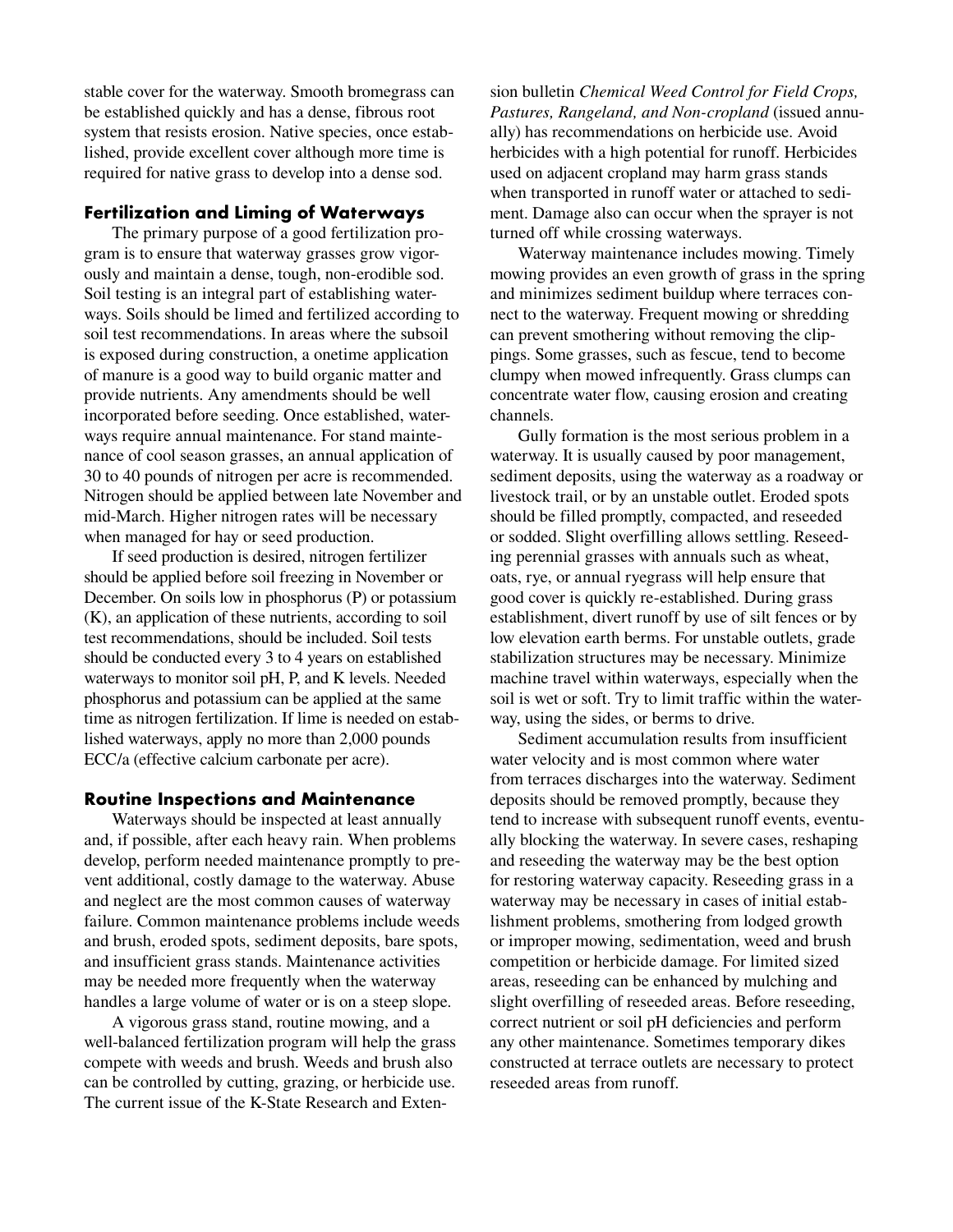## **Managing for Production**

Waterways not only serve to route excess runoff safely to streams, but they also can be a source of income. Grassed waterways frequently lie within productive soils and by design receive a greater proportion of precipitation than the fields they drain. Waterways can provide protein rich forage for grazing or haying, or they can be managed for seed production. A good fertility program can increase production of forage and/or seed. Well-fertilized waterways can provide high protein forage that helps balance the ration when crop residue is grazed in the fall.

Annual haying is an excellent management practice. With adequate fertility and timely cutting, waterways can provide high-quality forage. Cutting height should not be less than 3 to 4 inches. To maximize quality and quantity, fescue hay should be made in the early boot stage, and brome should be hayed in full bloom. Consult K-State Research and Extension publication *Smooth Brome Production and Utilization*, C-402 or *Soil Test Interpretations and Fertilizer Recomendations*, MF-2586, for specific management recommendations.

Keeping the waterway clear prevents the slowing of water and reduces the sediment accumulation. Any harvested hay should be quickly removed to prevent smothering of vegetation. However, harvest only when the waterway is firm enough to prevent wheel ruts. If the soil is too wet for traffic, postpone harvest to prevent damage to the waterway. This may reduce hay quality, but protecting the waterway structure is more important.

Waterways also can provide excellent seed production. After the seed is harvested, the remaining grasses should be hayed or mowed and clippings removed.

Grazing of waterways may be possible, but grazing should be strictly controlled. Enough plant growth must be left to maintain a healthy, vigorous sod. Never permit overgrazing, and do not graze when the soil is too wet, during initial establishment, or during reseeding of problem areas.

A waterway also can be managed for optimum wildlife habitat by selecting specific grass species and mowing practices. Mowing should be done at a time that does not interfere with the nesting, hatching, or rearing of wildlife. Contact your local Natural Resources Conservation Service or Kansas Wildlife and Parks Department office for additional information.

# **A Complete Soil and Water Conservation Program**

The choice of field management practices can significantly impact terrace and waterway systems. No-till cropping systems and reduced till systems that maintain high levels of residue will reduce sediment movement on agricultural fields. Maintaining high levels of surface residue also reduces runoff water and thus the total amount of sediment entering the waterway. Rainfall rates during intense thunderstorms often exceed the soil intake rate, which leads to runoff. Runoff water must then be transported from the fields in a safe manner that does not create gullies. Erosion is particularly hazardous on tilled soils with little protective residue. Waterways are designed to safely discharge excess water that flows from fields. Waterways and terraces used with contour planting and proper residue management are key components to a complete soil conservation plan. K-State Research and Extension, the Natural Resources Conservation Service, and other organizations are dedicated to helping farmers, ranchers, and landowners reduce soil erosion caused by wind and water.

### **Summary**

#### **Do**

- Inspect waterways once a year and after every heavy rainstorm.
- Remove grass by mowing, haying, or grazing. If mowing with a sickle mower, remove clippings; if mowing frequently or if using a rotary mower, the clippings are chopped up and need not be removed.
- Fertilize according to soil test recommendations and forage or seed needs.
- Lift tillage equipment and shut off sprayers when crossing waterways.
- Remove sediment and fill eroded spots and wheel ruts quickly.
- Control erosion and runoff in fields draining into the waterway to reduce sedimentation and possible herbicide damage.

#### **Do not**

- Mow shorter than 3 to 4 inches
- Use the waterway as a road or cattle path. Tire tracks or cattle trails are often the beginning of gully erosion.
- Let the grass get clumpy. Water will cut channels between clumps rather than flow through the grass. This will cause erosion.
- Overgraze the waterway. Bare spots are subject to wash-out, and grass that is too short does not provide adequate erosion protection.